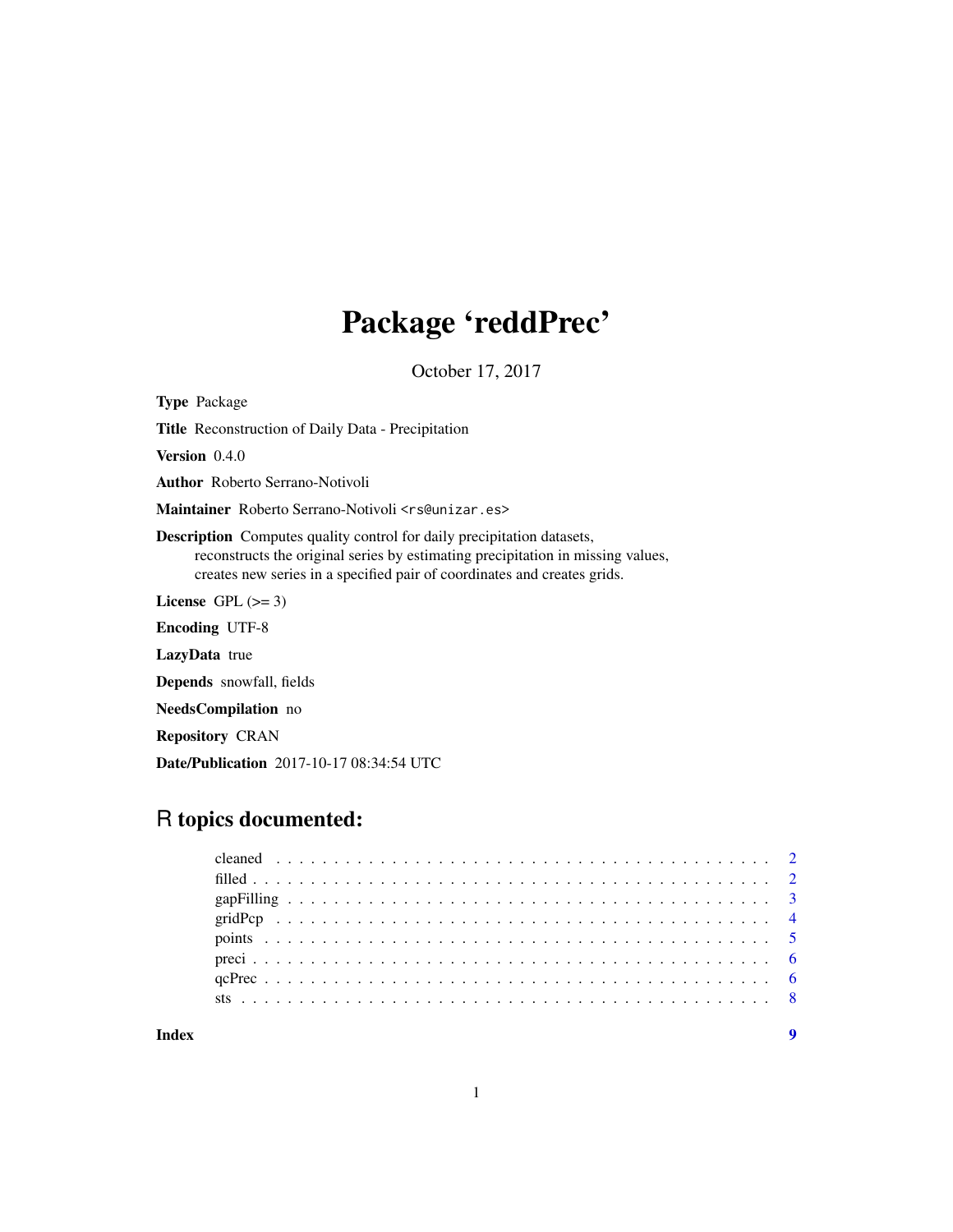<span id="page-1-0"></span>

#### Description

Daily filtered of suspect precipitation data example. One month from '2001-01-01' to '2001-01-31' of 48 stations.

#### Usage

```
data("precipDataset")
```
#### Format

A matrix with daily precipitation data without suspect values of five years from '2001-01-01' to '2001-01-31' of 48 stations.

#### Examples

data(precipDataset)

filled *Daily reconstructed precipitation data example*

#### Description

Daily reconstructed precipitation data of one month from '2001-01-01' to '2001-01-31' of 48 stations.

#### Usage

```
data("precipDataset")
```
#### Format

A matrix with daily reconstructed precipitation data of one month from '2001-01-01' to '2001-01- 31' of 48 stations.

#### Examples

data(precipDataset)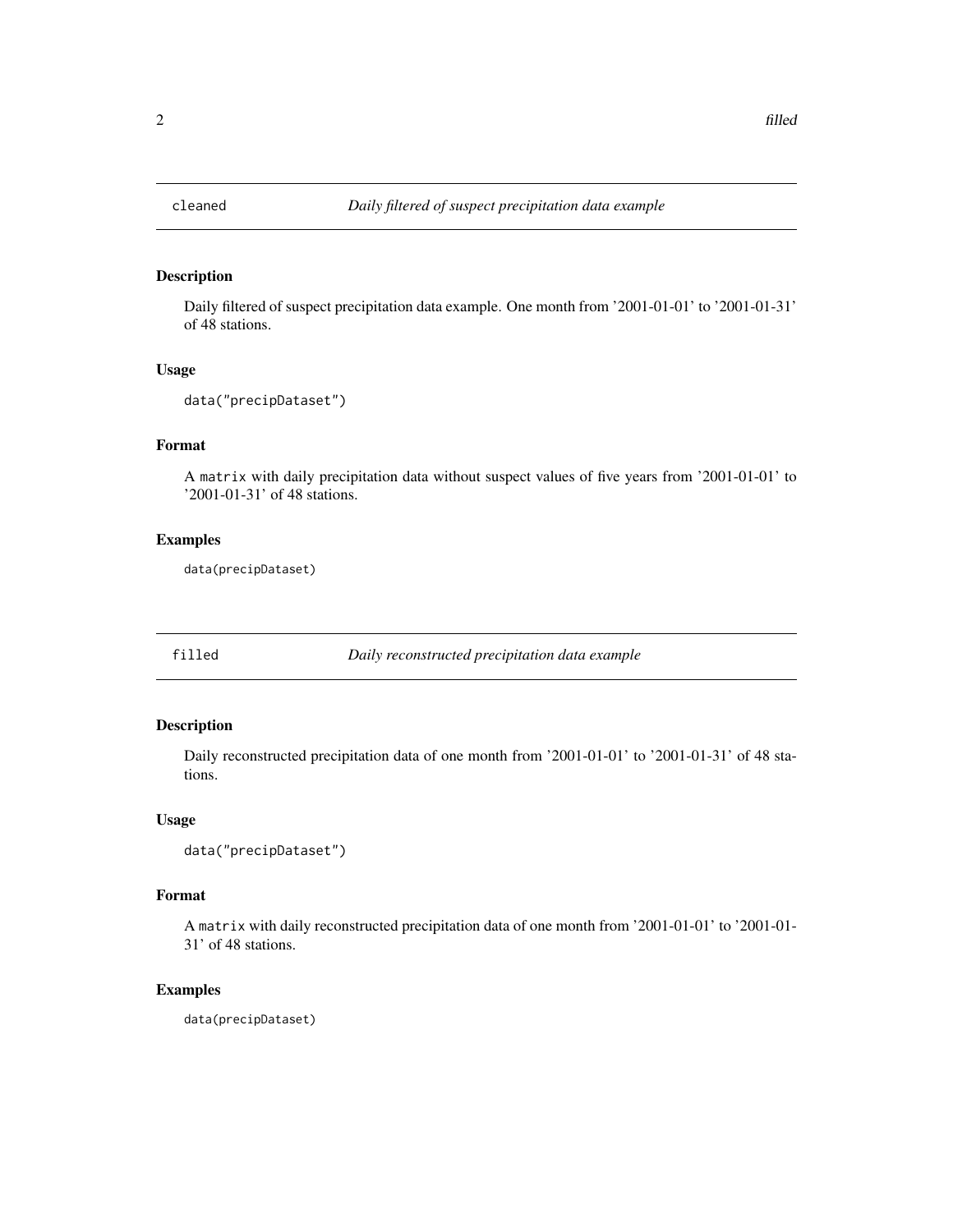<span id="page-2-0"></span>gapFilling *Daily precipitation reconstruction. Makes predictions to all days and locations.*

#### Description

This function uses original data to estimate new predicted values in each location and day.

#### Usage

gapFilling(prec, sts, inidate, enddate, parallel = TRUE, ncpu = 2, thres = NA)

#### Arguments

| prec     | Object of class matrix containing the daily precipitation data. This dataset can<br>be the cleaned. RData resulting from qcPrec function. Each column represents<br>one station. The names of columns have to be names of the stations.        |
|----------|------------------------------------------------------------------------------------------------------------------------------------------------------------------------------------------------------------------------------------------------|
| sts      | Object of class matrix containing the stations info. Must have at least four<br>fields: ID: station identifier; ALT: altitude; X: Longitude in UTM projection (me-<br>ters); and Y: Latitude in UTM projection (meters). Tabulation separated. |
| inidate  | Object of class Date in format 'YYYY-mm-dd' defining the first day of quality<br>control process                                                                                                                                               |
| enddate  | Object of class Date in format 'YYYY-mm-dd' defining the last day of quality<br>control process                                                                                                                                                |
| parallel | Logical. If TRUE, parallel computing is activated and the processes will be dis-<br>tributed among the ncpu number of processor cores.                                                                                                         |
| ncpu     | Only if parallel = TRUE. Sets the number of processor cores used to parallel<br>computing.                                                                                                                                                     |
| thres    | Threshold applied to search nearest stations. If thres=NA the function will<br>search 10 nearest observations without a distance limit. A positive number indi-<br>cates the threshold in kilometers.                                          |

#### Value

A new file called Filled.RData will be created in working directory. The load of this file (load('Filled.RData')) will add a matrix containing the original data with missing values filled with this function. A new days directory will be created in working path with one file per day. Each file contains a data.frame with many rows as stations. The columns show the identifier (ID)of each station; the observed value obs (if exists); the binomial prediction predb ( $\frac{dy}{dx}$ , wet $\geq$  0.5); the raw prediction of precipitation magnitude pred1 resulting from models; the corrected magnitude prediction pred2 by binomial prediction (if dry, pred2==0); the final standardized magnitude prediction pred3 and the standard error err of the model. All variables except predb are in the same units as original values (mm\*10).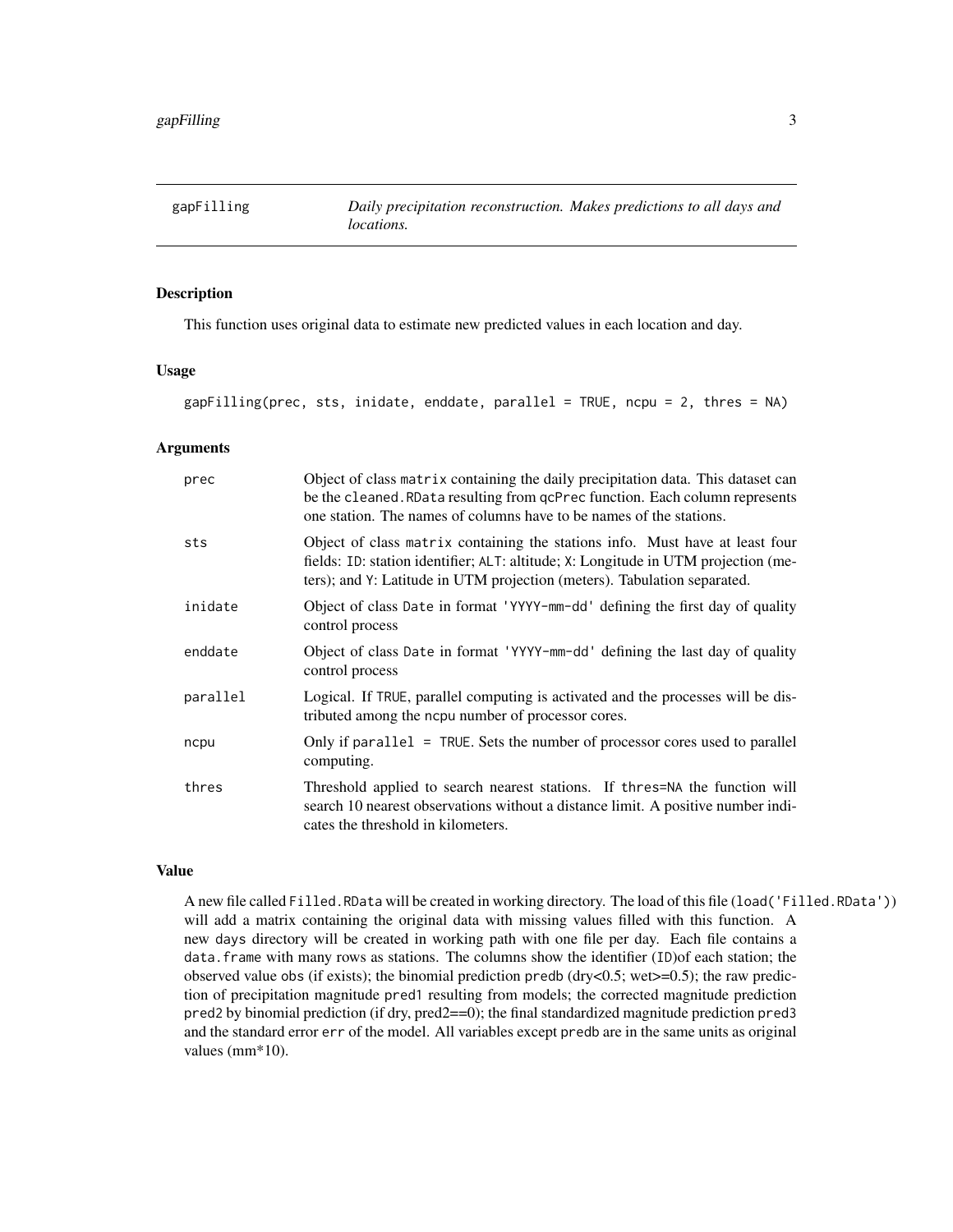#### <span id="page-3-0"></span>Author(s)

Roberto Serrano-Notivoli

#### Examples

```
#loads example data
data(precipDataset)
```

```
#runs function
gapFilling(prec=cleaned,sts=sts,inidate=as.Date('2001-01-01'),
 enddate=as.Date('2001-01-02'),parallel=TRUE,ncpu=2,thres=NA)
```
gridPcp *Gridding daily precipitation.*

#### Description

This function uses serially-completed data to estimate new predicted values in each point and day of a given point dataset.

#### Usage

```
gridPcp(filled, points, sts, inidate, enddate, parallel = TRUE, ncpu = 2)
```
#### Arguments

| filled   | Object of class matrix containing the daily precipitation data. This dataset can<br>be the Filled. RData resulting from gapFilling function. Each column repre-<br>sents one station. The names of columns have to be names of the stations.                  |
|----------|---------------------------------------------------------------------------------------------------------------------------------------------------------------------------------------------------------------------------------------------------------------|
| points   | Object of class matrix containing the points of the new grid info. Must have<br>at least four fields: ID: station identifier; ALT: altitude; X: Longitude in UTM<br>projection (meters); and Y: Latitude in UTM projection (meters). Tabulation<br>separated. |
| sts      | Object of class matrix containing the stations info. Must have at least four<br>fields: ID: station identifier; ALT: altitude; X: Longitude in UTM projection (me-<br>ters); and Y: Latitude in UTM projection (meters). Tabulation separated.                |
| inidate  | Object of class Date in format 'YYYY-mm-dd' defining the first day of quality<br>control process                                                                                                                                                              |
| enddate  | Object of class Date in format 'YYYY-mm-dd' defining the last day of quality<br>control process                                                                                                                                                               |
| parallel | Logical. If TRUE, parallel computing is activated and the processes will be dis-<br>tributed among the ncpu number of processor cores.                                                                                                                        |
| ncpu     | Only if parallel $=$ TRUE. Sets the number of processor cores used to parallel<br>computing.                                                                                                                                                                  |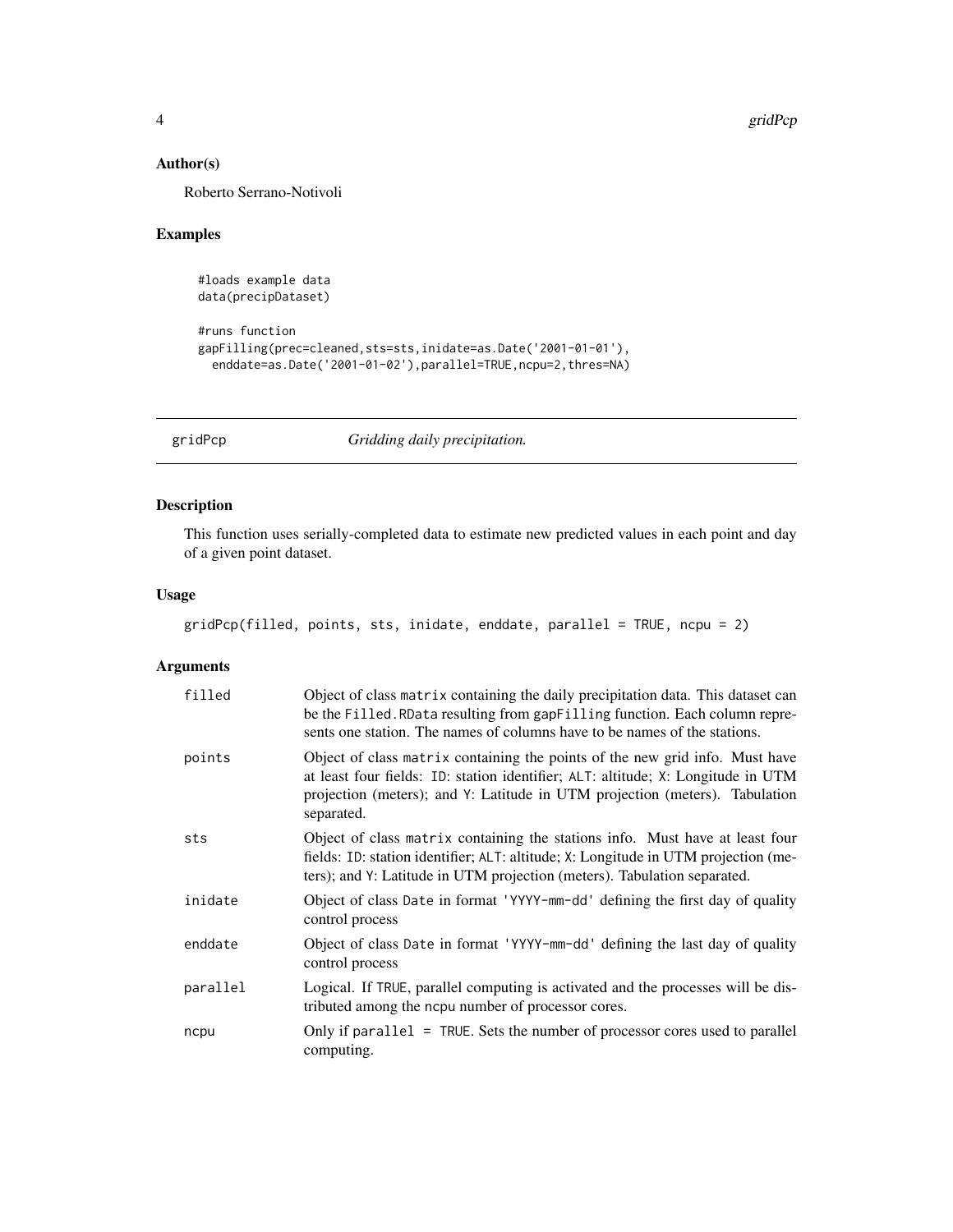#### <span id="page-4-0"></span>points 5

#### Details

The precipitation data used to make the grid should be a serially-completed dataset without any missing value. If we use a dataset with gaps, the number of near stations to each point will change along the period and we will introduce inhomogeneities to the final series. We recommend to use the output of gapFilling function.

#### Value

A new gridded directory will be created in working path with one file per day. Each file contains a data.frame with many rows as points. The columns show the identifier (ID)of each station, the magnitude prediction pred and the standard error err of the model. All of these values are expresed in the same units as original values (mm\*10).

#### Note

The time computing depends directly on the number of points of the points dataset. If you need to fill a large grid we recommend to use a powerful computer with many number of proccesor cores (to distribute properly the work) and RAM (to process the whole amount of data).

#### Author(s)

Roberto Serrano-Notivoli

#### Examples

```
#loads example data
data(precipDataset)
```

```
#runs function (only for two days)
gridPcp(filled=filled,points=points,sts=sts,inidate=as.Date('2001-01-01'),
  enddate=as.Date('2001-01-01'),parallel=TRUE,ncpu=2)
```
points *Information about points of the grid.*

#### Description

Information of the all points related to precip dataset with an identifier, longitude, latitude and altitude.

#### Usage

data("precipDataset")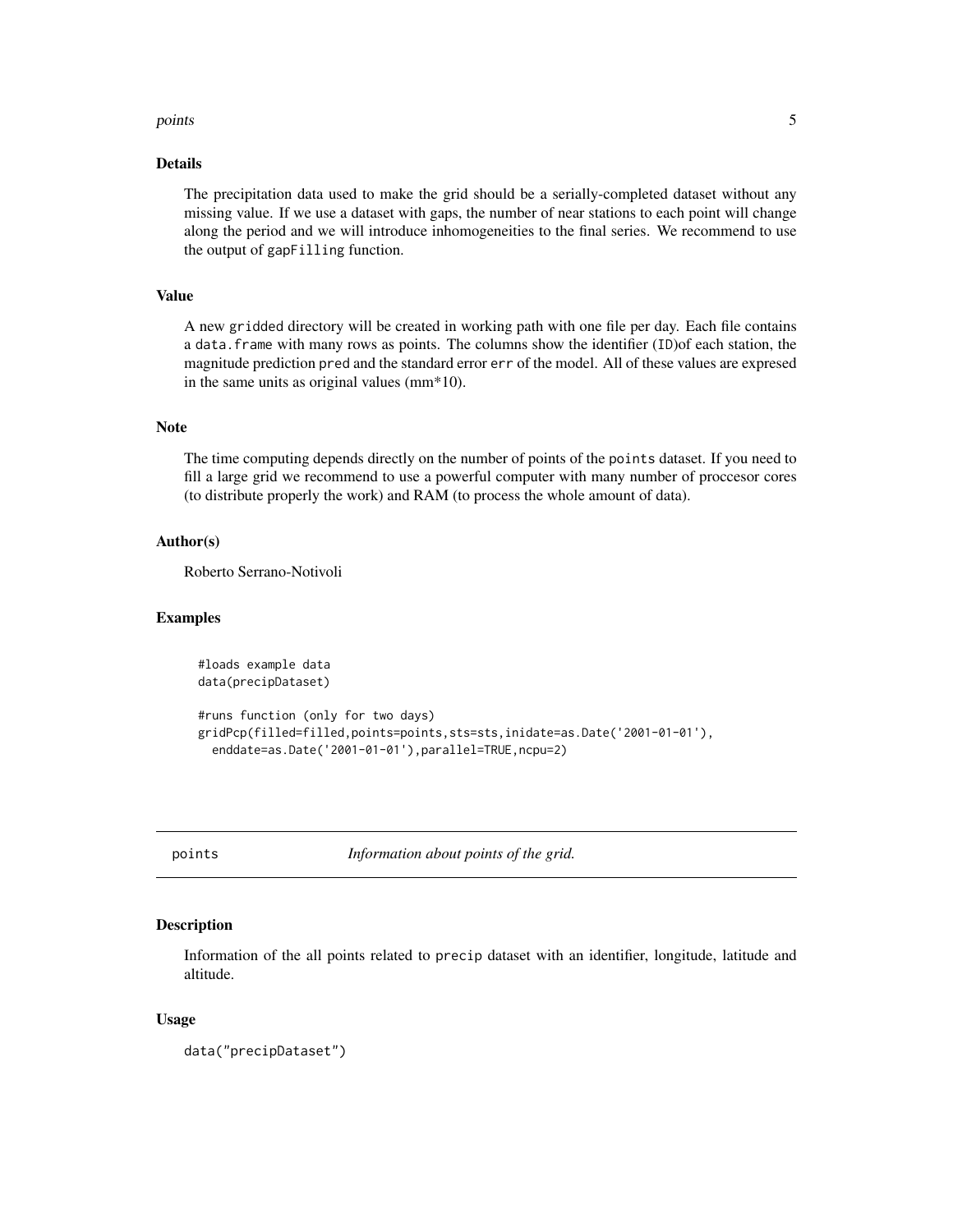#### 6 qcPrec

#### Format

A data. frame with 676 points on the following 4 variables.

ID identifier of the station.

X longitude of the station.

Y latitude of the station.

ALT altitude of the station.

#### Examples

data(precipDataset)

preci *Daily precipitation data example*

#### Description

Daily precipitation data of five years from '2001-01-01' to '2005-12-31' of 48 stations.

#### Usage

```
data("precipDataset")
```
#### Format

A matrix with daily precipitation data of five years from '2001-01-01' to '2005-12-31' of 48 stations.

#### Examples

```
data(precipDataset)
```
qcPrec *Quality control: Identifies and removes suspect data from the original dataset*

#### Description

This function uses original data to estimate new predicted values and compare them with observations. If exist large differences, removes the original values.

#### Usage

```
qcPrec(prec, sts, inidate, enddate, parallel = TRUE, ncpu = 2,
printmeta = TRUE, thres = NA)
```
<span id="page-5-0"></span>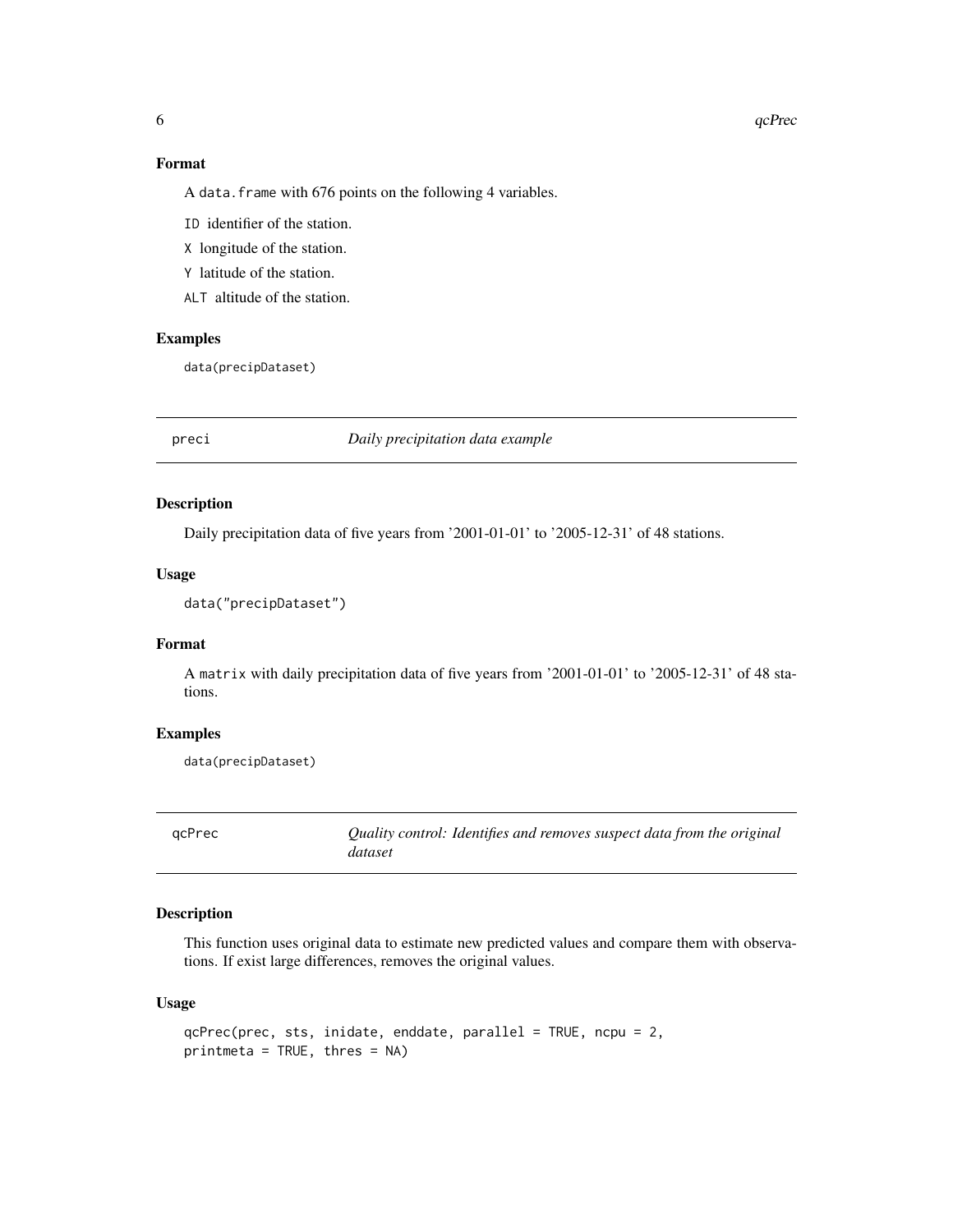#### $q$ cPrec  $\overline{7}$

#### Arguments

| prec      | Object of class matrix containing the original precipitation data. Each column<br>represents one station. The names of columns have to be names of the stations.                                                                               |
|-----------|------------------------------------------------------------------------------------------------------------------------------------------------------------------------------------------------------------------------------------------------|
| sts       | Object of class matrix containing the stations info. Must have at least four<br>fields: ID: station identifier; ALT: altitude; X: Longitude in UTM projection (me-<br>ters); and Y: Latitude in UTM projection (meters). Tabulation separated. |
| inidate   | Object of class Date in format 'YYYY-mm-dd' defining the first day of quality<br>control process                                                                                                                                               |
| enddate   | Object of class Date in format 'YYYY-mm-dd' defining the last day of quality<br>control process                                                                                                                                                |
| parallel  | Logical. When TRUE, parallel computing is activated and the processes will be<br>distributed among the nopu number of processor cores.                                                                                                         |
| ncpu      | Only when parallel = TRUE. Sets the number of processor cores used to<br>parallel computing.                                                                                                                                                   |
| printmeta | When TRUE, one file per day will be written in subdirectory./meta.                                                                                                                                                                             |
| thres     | Threshold applied to search nearest stations. If thres=NA the function will<br>search 10 nearest observations without a distance limit. A positive number indi-<br>cates the threshold in kilometers.                                          |

#### Details

The process of quality control uses five criteria to flag suspect data. All of them are based on the calculation of reference values (RV) made with the 10 nearest observations (NNS) that day. For this reason, a minimum of 11 available data by day is mandatory. The five criteria are : 1) Suspect data: Observed  $> 0$  & all their 10 NNS = 0; 2) Suspect zero: Observed =  $= 0$  & all their 10 NNS  $> 0$ ; 3) Suspect outlier: Observed is 10 times higher or lower than RV; 4) Suspect wet: Observed  $= 0$ , wet probability is over 99%, and predicted magnitude is over 5 litres and 5) Suspect dry: Observed > 5 litres, dry probability is over 99%, and predicted magnitude is under 0.1 litres.

All of these criteria are prepared to work with precipitation in tenths (milimetres\*10).

#### Value

A new file called cleaned.RData will be created in working directory. The load of this file (load('cleaned.RData')) will add a matrix with the original data filtered by quality control. If printmeta = TRUE, a new meta directory will be created in working path with one file per day. Each file contains a data.frame with many rows as flagged data in that day. The columns show the identifier (ID)of each station; the date; the criteria code through the data was flagged and the removed data. There are five different codes referred to the five criteria:  $1 =$  Suspect data;  $2 =$ Suspect zero;  $3 =$  Suspect outlier;  $4 =$  Suspect wet and  $5 =$  Suspect dry.

#### Note

It is possible that many warnings appear at the end of the execution of the function. Probably most of them will be due to a bad fitting in algorithm used. This is because some days in some locations, the nearest stations are so different that they are not enough to explain strongly the precipitation in one location.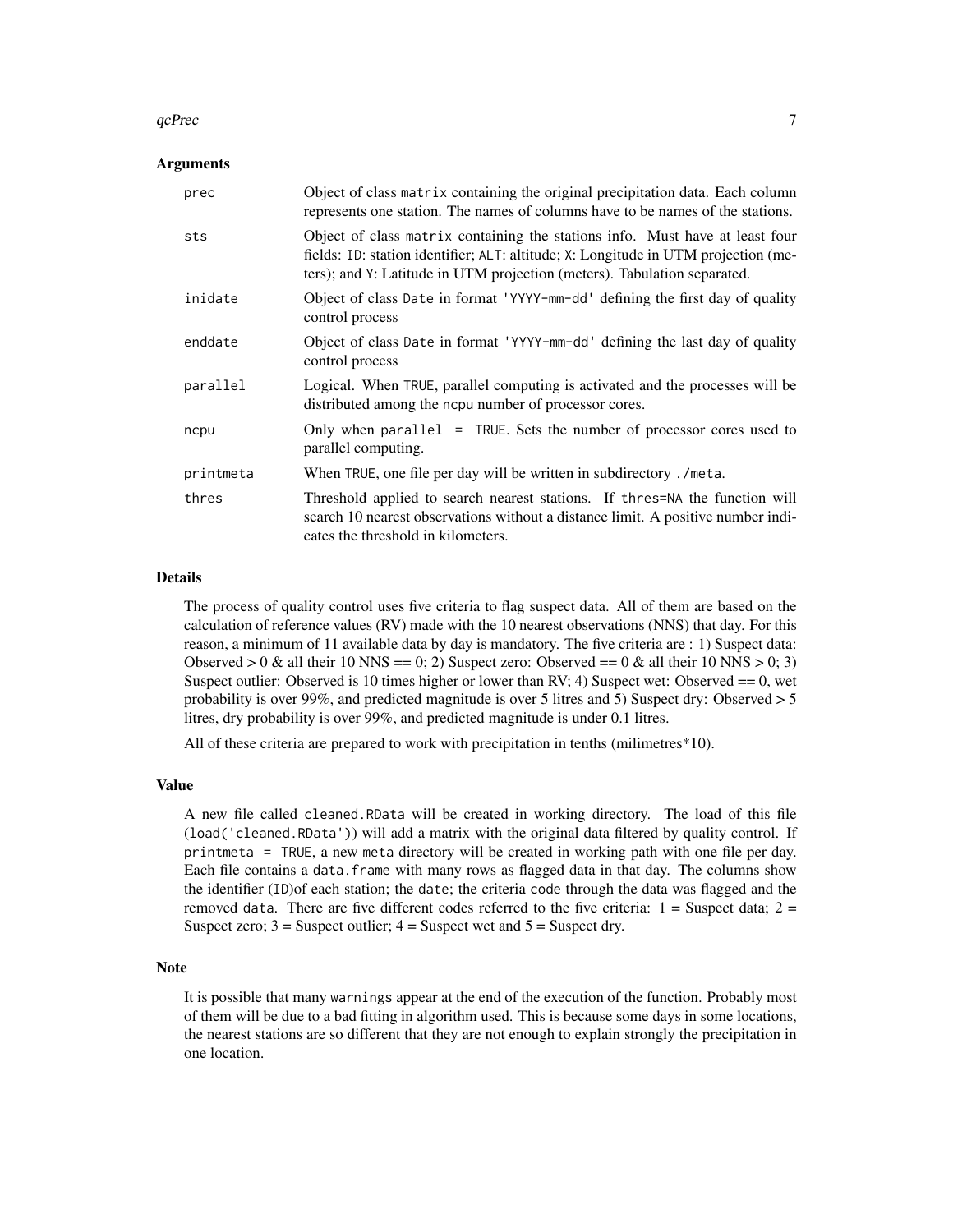#### <span id="page-7-0"></span>Author(s)

Roberto Serrano-Notivoli

#### Examples

```
#loads example data
data(precipDataset)
```

```
#runs function
qcPrec(prec=preci,sts=sts,inidate=as.Date('2001-01-01'),
  enddate=as.Date('2001-01-02'),parallel=TRUE,ncpu=2,printmeta=TRUE,thres=NA)
```
sts *Information about stations*

#### Description

Information of the 48 stations related to precip dataset with an identifier, longitude, latitude and altitude.

#### Usage

```
data("precipDataset")
```
#### Format

A data.frame with 48 observations on the following 4 variables.

ID identifier of the station.

- X longitude of the station.
- Y latitude of the station.
- ALT altitude of the station.

#### Examples

data(precipDataset)